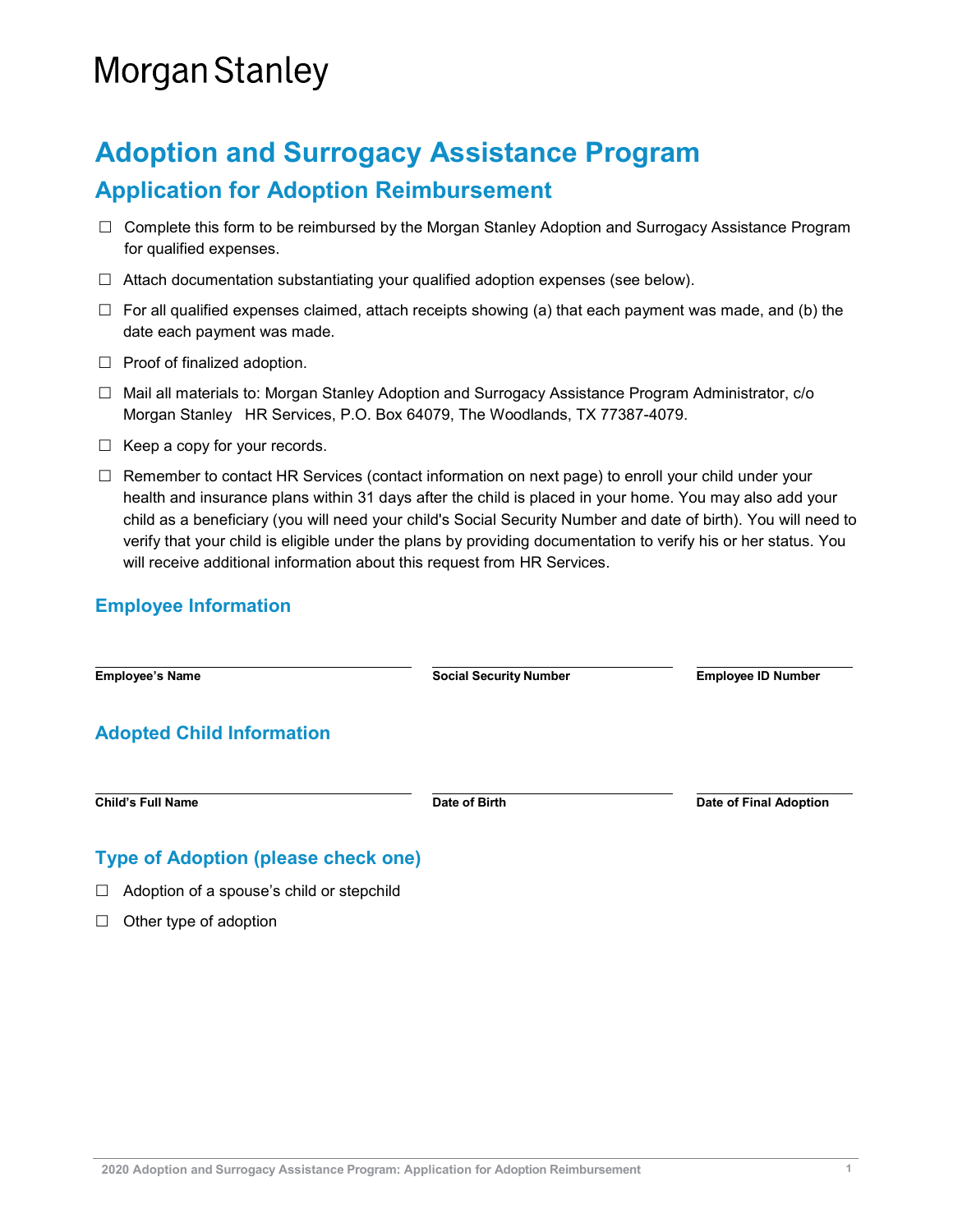#### **Qualified Adoption Expenses**

| \$ |
|----|
| \$ |
| \$ |
| \$ |
| \$ |
| \$ |
| \$ |
| \$ |
| \$ |
| S  |
|    |
|    |

Note: If you are reimbursed in excess of the approved amount (the lesser of your actual expenses incurred or \$10,000), you must repay the overpayment. You will be contacted by HR Services with applicable details.

Eligible and ineligible expenses are described in the *Morgan Stanley Adoption and Surrogacy Assistance Program Summary Plan Description* available on the Benefit Center website.

### **Employee Certification**

I certify that the above statements are true, that my child's adoption has been finalized and that I have paid the attached bills associated with the adoption of my child. I have not been reimbursed through another source for any of the expenses I am claiming here. If I do receive reimbursement from another source, I agree to reimburse Morgan Stanley fully for any duplication of payment made to me. I certify that to the extent I am erroneously reimbursed in an amount in excess of that to which I am entitled, I agree to repay the excess amount. I further certify that I do not intend to claim a tax credit for the expenses for which I am requesting reimbursement and that all such expenses were legally incurred.

**Employee's Name Date**